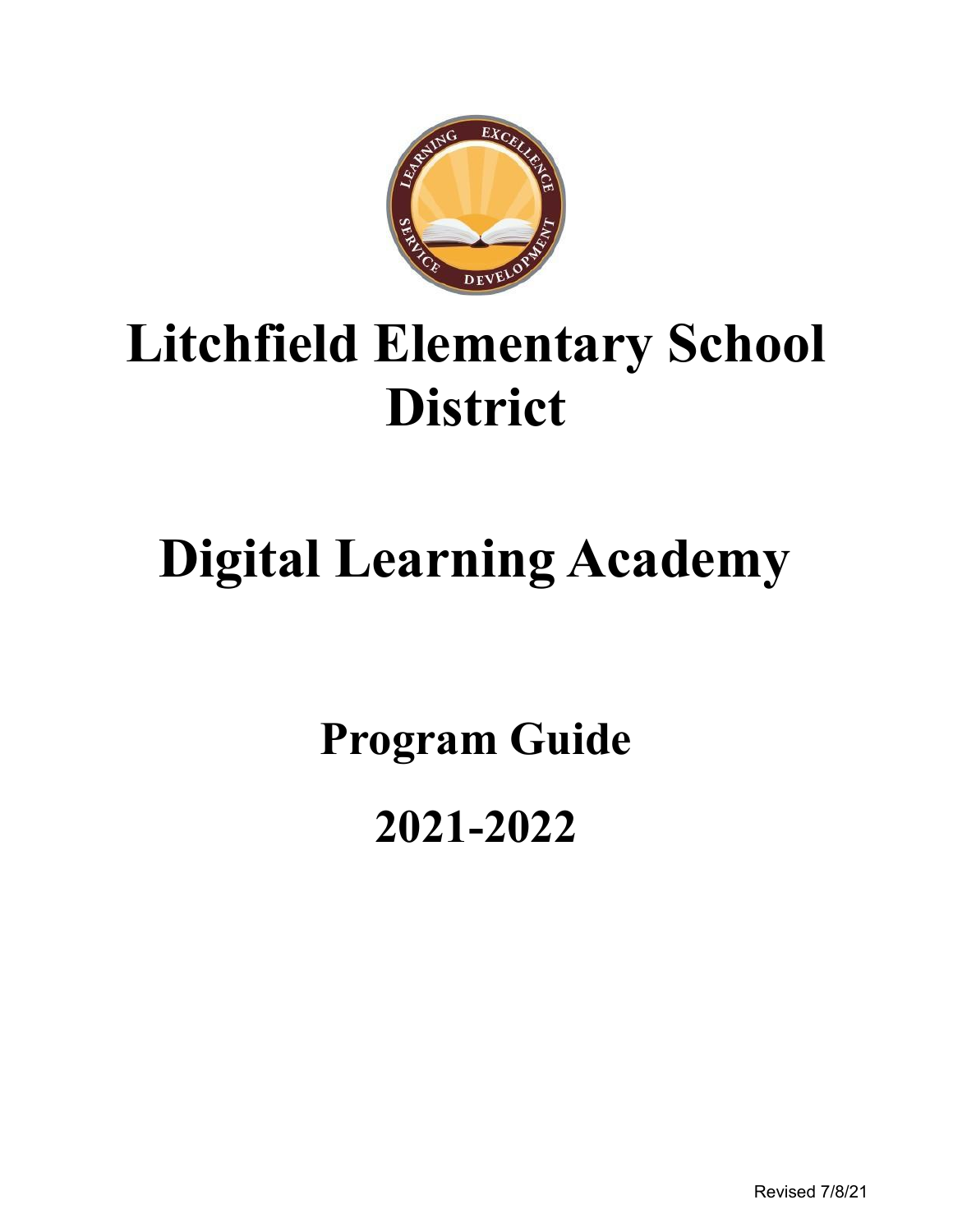# **Litchfield Digital Learning Academy**

The Litchfield Elementary School District (LESD) is accepting registration from students in grades K-8 who wish to enroll for the 2021-2022 school year in the LESD Digital Learning Academy (DLA).

### *LESD Digital Learning Academy Mission*

To provide students, who thrive in a digital setting, with a high-quality, engaging educational experience that is student-centered, rigorous and challenging.

# *LESD Digital Learning Academy 2021-2022 School Goals:*

- Implement high-quality live online instruction that promotes continuous growth to close the achievement gap, ensure proficiency, and cultivate 21st Century skills.
- Create educational pathways to further meet the individualized needs of all learners.
- Ensure all students have access to rigorous and relevant learning opportunities.
- Provide students with supports that promote social emotional well-being and create a strong and connected classroom and school community.

## *Program Background*

LESD is committed to providing instruction that meets the diverse needs of individual learners. The Litchfield Elementary School District has long had a reputation for excellence and providing high quality educational programming for the students in our community. District schools and leaders have received numerous awards and recognitions over the years for performance. LESD schools received very high marks under the state's A-F accountability system. We are proud of the continued outstanding performance of our students, our teachers, and the support of our community.

Parents have many choices in selecting schools and learning pathways to meet their children's educational needs goals. Having an online educational option was clearly indicated as a need that families in our community felt was not currently being met in our district service menu.The program opened as a virtual learning model, due to the COVID-19 pandemic, with approximately 2,700 students and has been a huge success with both students and parents. As a result the district administration officially created the Digital Learning Academy as school seventeen for the 2021-2022 school year.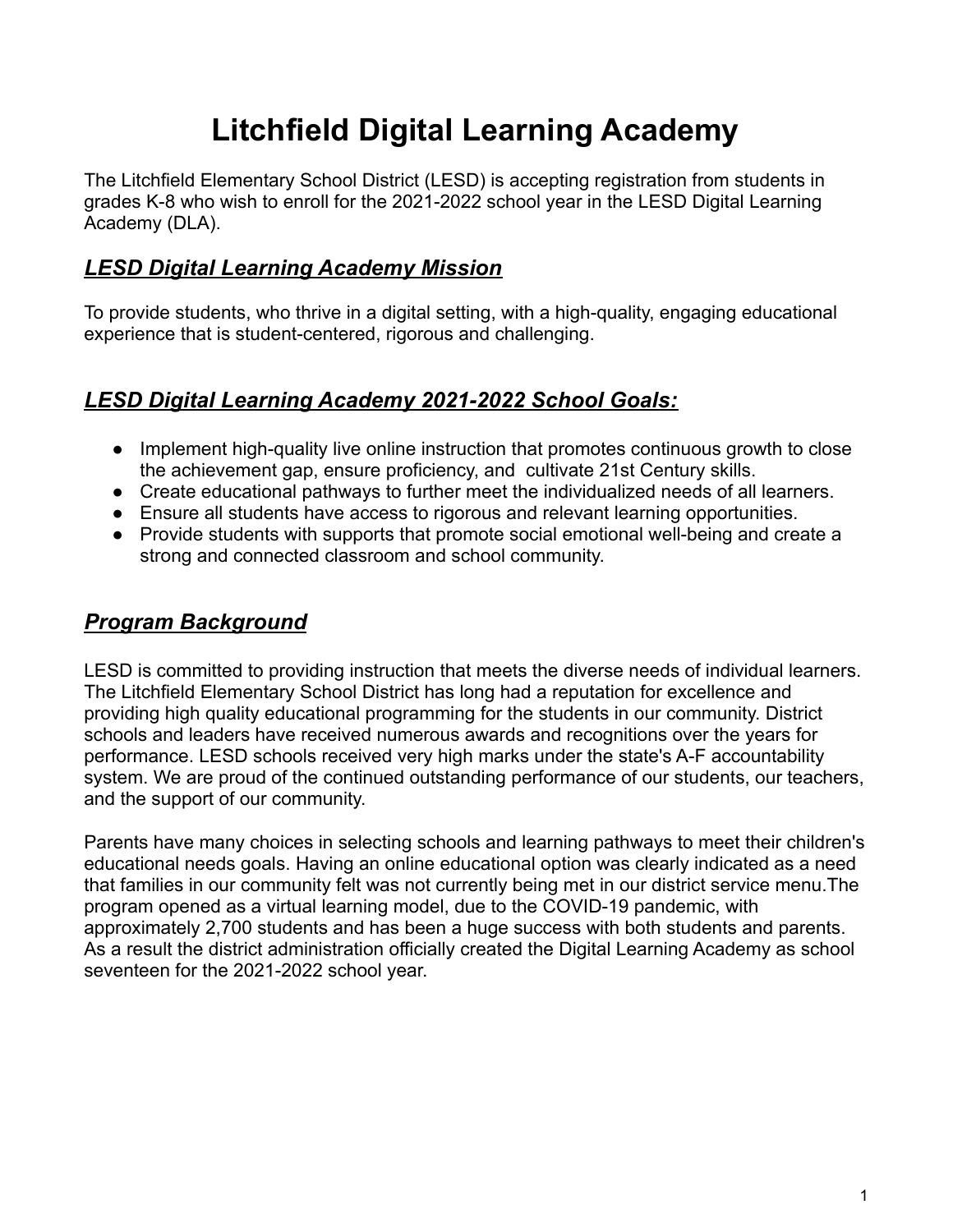### *Program Overview*

LESD Digital Learning Academy is a full-time virtual teaching/learning online school which will include live teacher-led instruction (recordings made available after live lessons) and asynchronous learning using appropriately certified LESD teachers and staff and board adopted curriculum. Classes include class meetings, whole group instruction, small group instruction, and 1-to-1 support. Students' social-emotional learning is provided through our district-wide adoption of Conscious Discipline. Students have access to specials' classes, enrichment activities and events, special interest clubs and sports. Learning is both synchronous and asynchronous, whereby students are required to work independently while continuing to build strong student agency.

Digital Learning Academy teachers work as a collaborative group within local school campuses. Teachers utilize project-based learning and educational technology tools to teach coding/computer science along with our board approved K-8 curriculum.

Parents are expected to be strong partners and learning coaches in the educational success of their children. Teachers work closely with parents to ensure that students are making good academic progress and demonstrating appropriate classroom behavior.

#### *What Makes the LESD Digital Learning Academy Unique*

- 5 days per week of instruction using best practices for online learning, SEL, intervention and additional support
- Content designed and delivered from LESD teachers and curriculum
- Live teacher-led instruction and asynchronous learning
- Small group instruction
- 1:1 support
- Accommodations and support services provided
- Use of Conscious Discipline to create strong and connected classroom communities.
- Specials
- Enrichment and extension opportunities provided
- Students from anywhere in Arizona are able to register for the Digital Learning Academy

#### *Hours of the Program*

LESD Digital Learning Academy students will follow a daily class schedule 5 days a week. Students will spend time interacting with the teacher in live sessions. During other times, students will be working independently or in small groups. The Digital Learning Academy school day will be 8:00am to 3:00pm. Hours of operation may be adjusted by the Superintendent on an annual basis.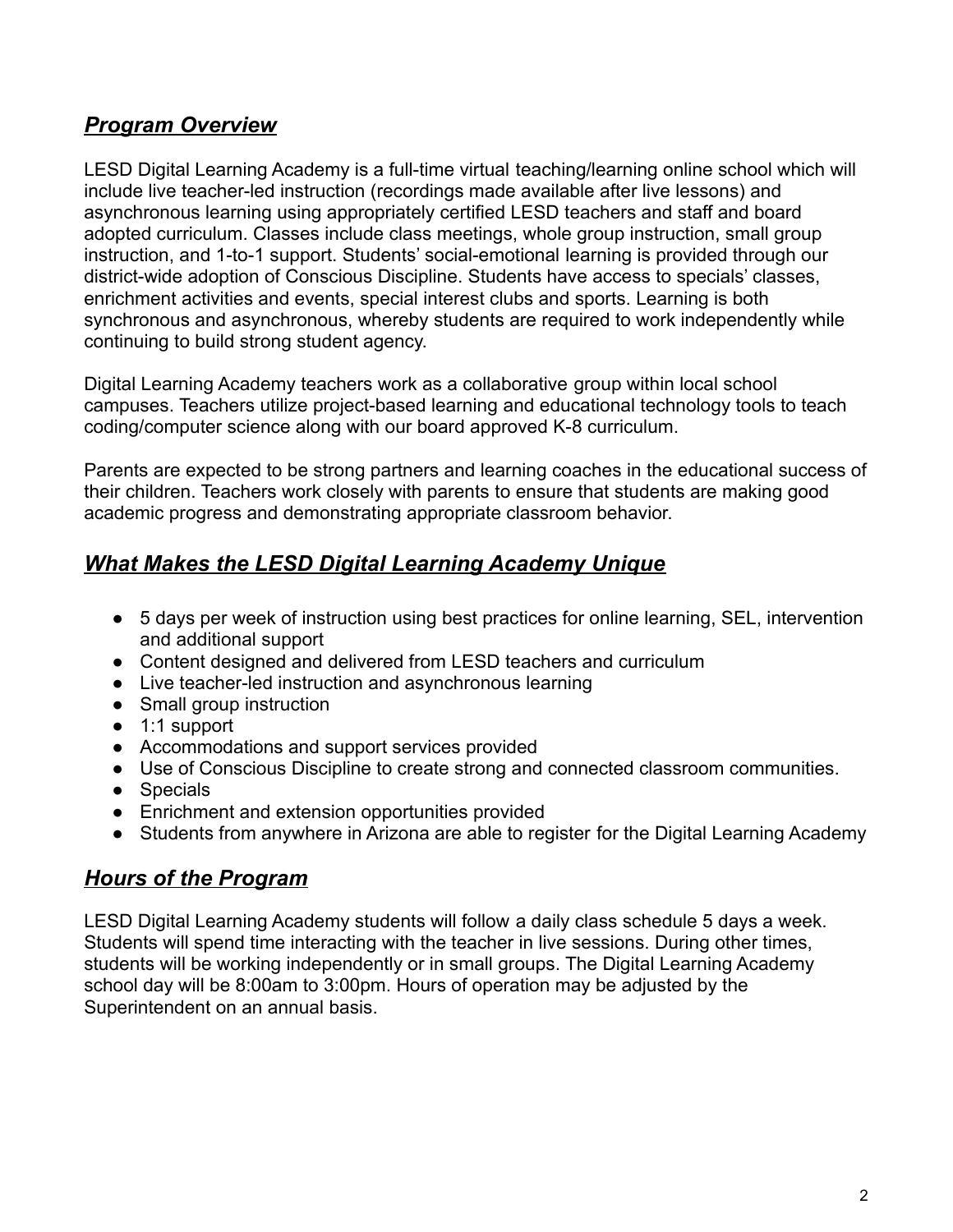# **Is the LESD Digital Learning Academy right for my child and my family?**

# *Qualities of a Successful Digital Learning Academy Student*

- Can work unsupervised and independently online
- Is comfortable participating in an online classroom
- Is enthusiastic and motivated about learning and seeks out learning opportunities
- Is committed to asynchronous/independent learning at home
- Proven success with online learning

# *Behavior/Attendance Expectations*

LESD believes that all students can learn at high levels. In order to support our students to accomplish this, our staff and students must diligently work to create environments where all students feel safe, loved, and a sense of belonging. Only when students feel these three things can they access their higher levels of learning. Because of this, the following district-wide expectations were created for all students. This includes following all school and District rules as outlined in the [LESD Student Handbook](https://www.lesd79.org/family-community/student-and-parent-handbook).

#### **DLA Student Expectations:**

- Attend all classes daily
- Engage in positive, safe, legal and ethical behavior when using technology, including social interactions online or when using networked devices
- Fully participate in live and independent learning activities, including work submission

### **DLA Student Attendance:**

Children in 1st-8th grades in Arizona are required by Arizona State Statute to attend school daily, including Arizona online instruction. DLA students are expected to attend all classes on a daily basis. Attendance will be taken in each period of the day in order to report full and half day absences to the state. If a DLA student has habitual absences or tardies, the student's parents, the student's teachers and the principal shall confer to evaluate whether the student should be allowed to continue to participate in Arizona online instruction. If a DLA student will be absent, the parent/guardian must call the office to report the absence.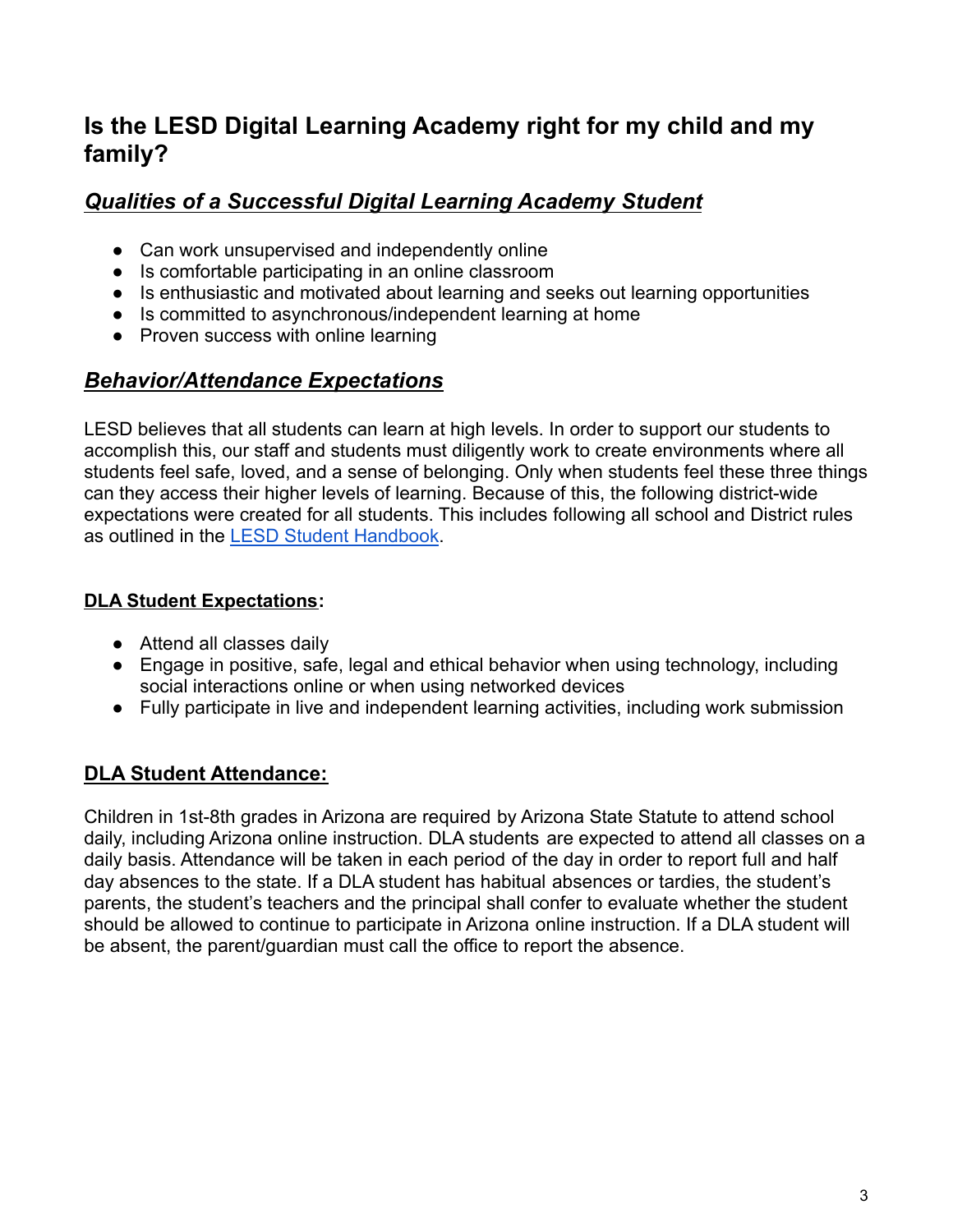#### *Arizona Revised Statute [§8-201](https://1.next.westlaw.com/Link/Document/FullText?findType=L&originatingContext=document&transitionType=DocumentItem&pubNum=1000251&refType=LQ&originatingDoc=I9428a2d0afd711e79ee7e3dae03b79cd&cite=AZSTS8-201)*

*It is unlawful for any child who is between six (6) and sixteen (16) years of age to fail to attend school during the hours school is in session, unless either:*

- *● The child is executed pursuant to [§15-802, subsection](https://1.next.westlaw.com/Link/Document/FullText?findType=L&originatingContext=document&transitionType=DocumentItem&pubNum=1000251&refType=SP&originatingDoc=I942854b0afd711e79ee7e3dae03b79cd&cite=AZSTS15-802) D or [§5-901, subsection A,](https://1.next.westlaw.com/Link/Document/FullText?findType=L&originatingContext=document&transitionType=DocumentItem&pubNum=1000251&refType=SP&originatingDoc=I942854b1afd711e79ee7e3dae03b79cd&cite=AZSTS15-901) paragraph 5, subdivision(c).*
- *● The child is accompanied by a parent or a person authorized by a parent.*
- *● The child is provided with instruction in a homeschool.*

*A child who is habitually truant or who has excessive absences may be adjudicated an incorrigible child as defined in [§8-201](https://1.next.westlaw.com/Link/Document/FullText?findType=L&originatingContext=document&transitionType=DocumentItem&pubNum=1000251&refType=LQ&originatingDoc=I9428a2d0afd711e79ee7e3dae03b79cd&cite=AZSTS8-201). Absences may be considered excessive when the number of absent days exceeds ten percent of the number of required attendance days prescribed in [§15-802, subsection B](https://1.next.westlaw.com/Link/Document/FullText?findType=L&originatingContext=document&transitionType=DocumentItem&pubNum=1000251&refType=SP&originatingDoc=I9428a2d1afd711e79ee7e3dae03b79cd&cite=AZSTS15-802), paragraph 1.*

#### **DLA Student Academics**

In order for students to be successful in school, they need to complete assigned work and assessments. This allows for the student to receive feedback from the teacher, get support if concepts are unclear, or to provide opportunities for enrichment. DLA students are required to complete assigned work and assessments. If a DLA student habitually does not complete work assigned, the student's parents, the student's teachers and the principal shall confer to evaluate whether the student should be allowed to continue to participate in Arizona online instruction.

#### *Arizona Revised Statutes Title 15 Education § 15-808:*

*If the academic achievement of a pupil declines while the pupil is participating in Arizona online instruction, the pupil's parents, the pupil's teachers and the principal or head teacher of the school shall confer to evaluate whether the pupil should be allowed to continue to participate in Arizona online instruction.*

AzM2 is the statewide achievement test for Arizona students. DLA students in Grades 3 - 8 are required take the grade level AzM2 assessments in English Language Arts and Mathematics.

The following procedure will be used to provide students of concern (academic or attendance) with support: The school team will determine the root cause of concern. At this time, the team may refer the student for targeted and specific learning interventions or create a Student Success Plan for students to prevent or address declining academic performance due to a lack of quantity and quality of classwork including lack of engagement or participation. Student Success Plans also address student behavior that is inhibiting their online success.

Unresolved academic or attendance issues may result in the student returning to his or her home school for in-person learning when it is deemed in the best interest of the learning progress of the child enrolled in the Digital Learning Academy.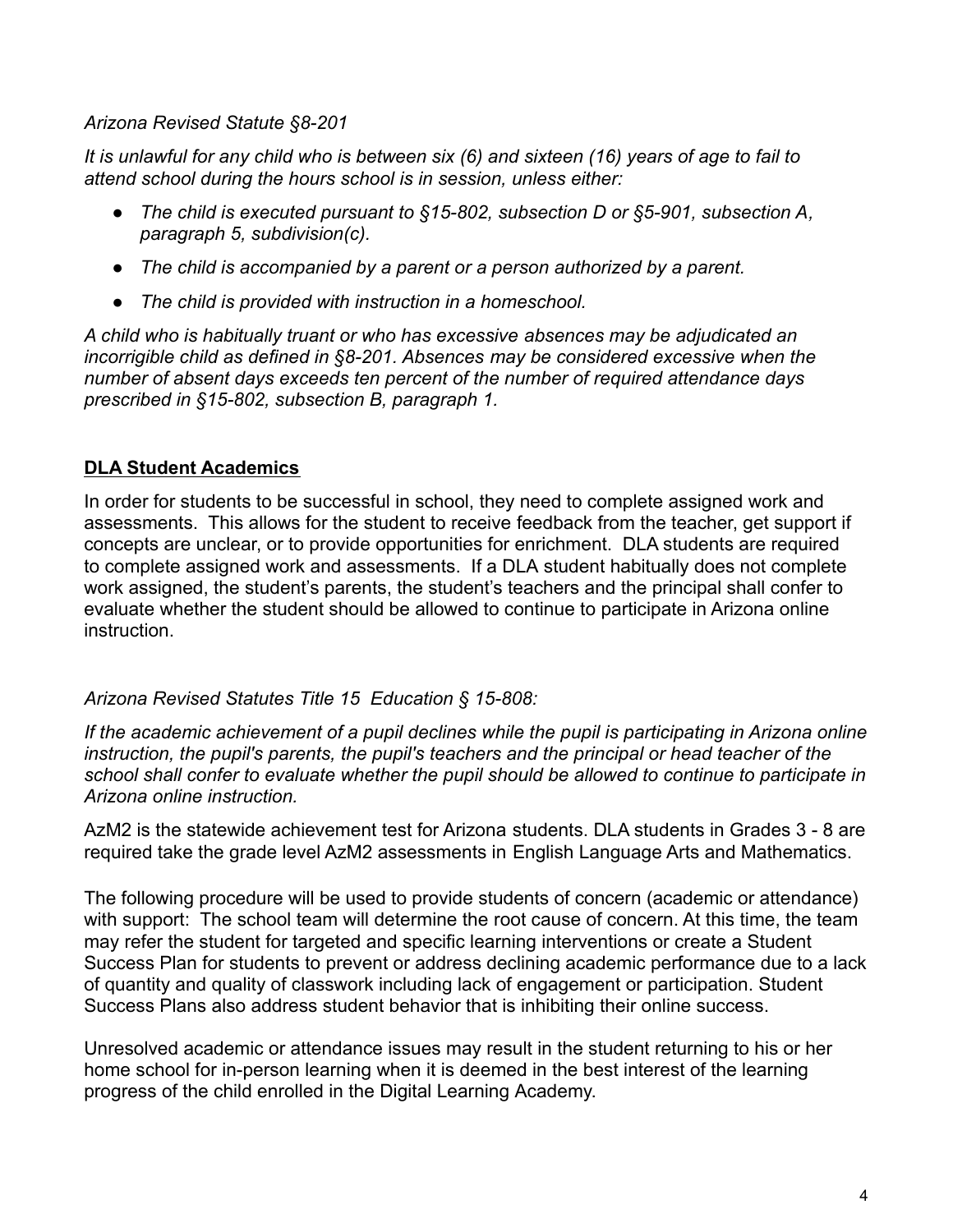### *Parent Expectations*

Research shows that students achieve at higher levels when parents are involved in the educational process of their children. Parents are expected to be partners with teachers and the principal to create this success. It is essential that parents set at home expectations and provide a space dedicated for your child's learning. Below are specific actions parents can take to support their child while attending an online school.

- Encourage and support independent learning and student agency
- Partner with the school and child to be a good digital citizen
- Contribute to a positive online climate by creating a distraction free environment during school hours as well as reaching out to teachers via email rather than during classroom instruction
- Provide the required technology and internet access for your child to be successful

#### *LESD Digital Learning Academy Curriculum*

The LESD Digital Learning Academy will utilize instructional strategies that are comprehensive of research-based online best practices: Universal design in course development, 21st century instructional strategies including the use of the gradual release of responsibility model, differentiation in learning styles, and alignment to Arizona State Standards. Lessons and content are aligned with the LESD adopted curriculum and resources, and are consistent with the lessons occurring on our campuses. Classwork will be a mixture of online and offline work. Attendance will be taken daily and grades are a reflection of mastery of grade level standards.

#### LESD adopted curriculum Kindergarten-5th grades:

- Reading/ELA Wonders
- Fundations K-3
- Writing Step Up to Writing
- Math EngageNY/Eureka In Sync
- Science Mystery Science
- Social Studies Wonders

#### LESD adopted curriculum 6th-8th grades:

- Reading/ELA StudySync
- Social Studies Lessons built from critical standards
- Science Lessons built from critical standards
- Writing StudySync and NoRedInk
- Math Eureka Math In Sync